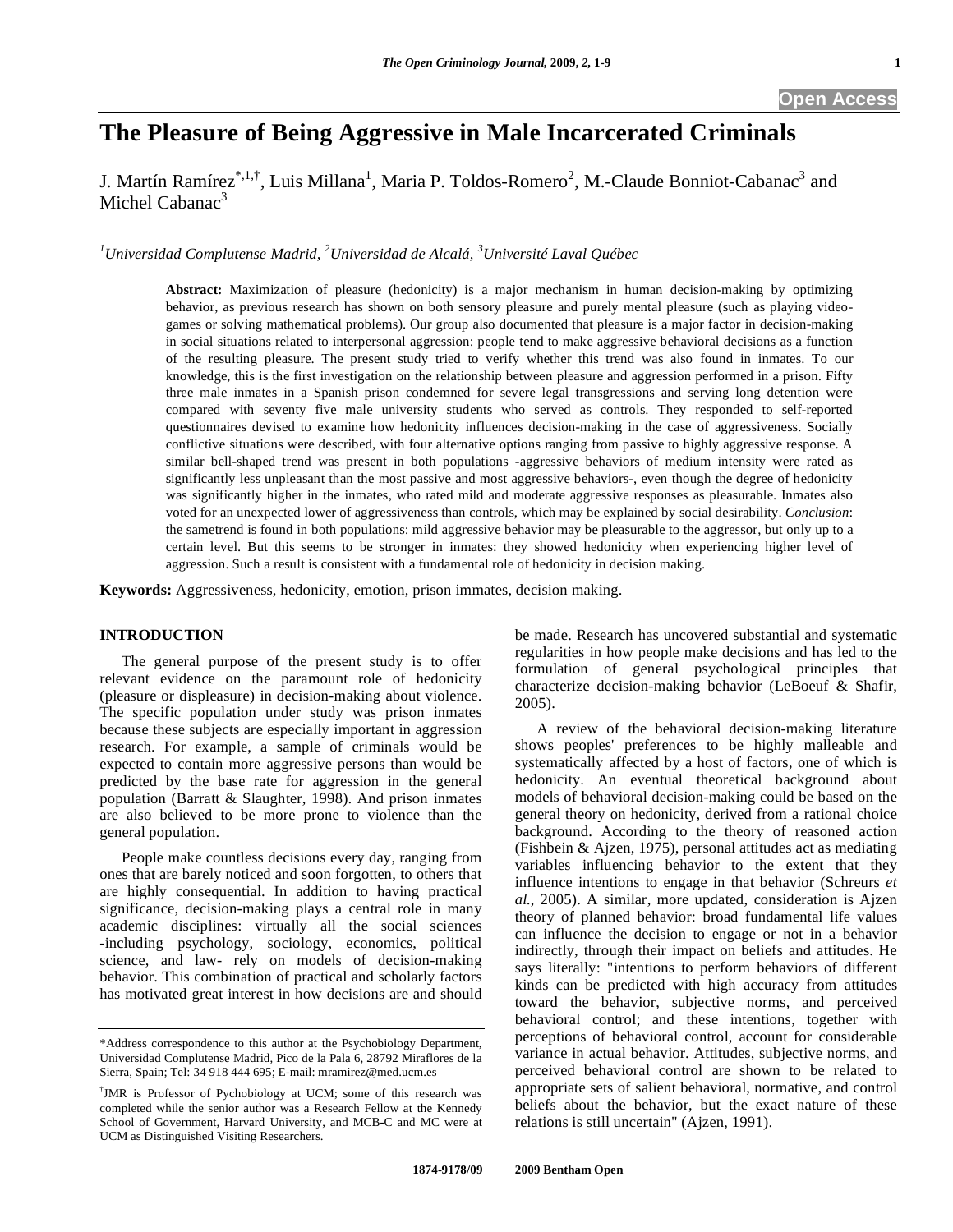We have chosen as an alternative another decisionmaking model because, although Ajzen's theory (Ajzen, 1991) is useful for understanding beliefs and attitudes as predictors of intentions (Lowe, Eves, & Carroll, 2002), our hypothesis is based on feelings instead. Besides that, the uncertainty pointed out by Ajzen seems to be largely -and probably totally- removed when the hedonic dimension of consciousness is taken into account (Cabanac, 1971, 1992) see also (Cabanac, Guillaume, Balasko, & Fleury, 2002; Cabanac, Pouliot, & Everett, 1997).

 Our model, which conceptualizes decision-making as mental prioritizing, requires a common currency to rank motivations and assess trade-offs, as postulated by McFarland and Sibly (1975) and by McNamara and Houston (1986). Various motivations competing for access to this final common path must be able to 'talk to one another' in order for the brain to rank their priority. A series of interdisciplinary studies allowed us to conclude that this common currency is the hedonic dimension of consciousness. In fact, our suggestion on the role of pleasure in decision-making indeed started within physiology (Cabanac, 1979; Cabanac, Duclaux, & Spector, 1971). Then it was extended to other pleasures, such as money (Cabanac, 1986; K. G. Johnson & Cabanac, 1983). Then to all motivations and decisions (Cabanac, 1992, 1996) as, eventually, maximization of pleasure was found in other realms of purely mental functioning optimization activity, such as enjoying poetry or video games, ethics, and mental calculus (Balaskó & Cabanac, 1998; Cabanac *et al.*, 2002; Cabanac *et al.*, 1997). The present piece of work explores the role of pleasure in decision making, adding a new dimension, the social one, to the general concept that maximizing pleasure is the way decisions are made (Cabanac, 1992; Ramírez & Cabanac, 2003).

 Conventional wisdom seems to corroborate the expectation that aggression can give pleasure. For instance, violent films are likely to be popular because spectators derive pleasure from watching them, or because some angry people enjoy hitting a punching bag, or hunters tend to place more weight on self-enhancement values of power and achievement (Hrubes, Ajzen, & Daigle, 2001). Sadism could be another example. It is therefore not surprising that aggressiveness may also take place in sports (Russell, 2004).

 An old theory broadly related to the link between hedonicity and aggression may be Freud's catharsis, in which venting one's anger will produce a positive improvement in one's psychological state refusing to express anger causes destructive feelings. Although nowdays it is largely discredited and empirically false, in the sense that aggression may fail to reduce subsequent aggression (Geen & Quanty, 1977), the hypothesis might actually have a kernel of truth: people may be aggressive in the hope that doing so will enable them to feel better, and it does sometimes feel good. Aggression thus occasionally creates positive emotions, or vice versa, the goal of hedonic maximization may be a cause of aggression (Bushman, Baumeister, & Phillips, 2001). Even more, a recent study has found that dopamine, also known as the brain's "pleasure chemical because its fun-loving reputation," is also highly active while someone experiences pain; it appears that dopamine acts as an interface between stress, pain, and

emotions, or between physical and emotional events, and that it is activated with both positive and negative stimuli (Zubieta, Yau, & Scott, 2006).

 Previous research of our group explored the amount of hedonicity aroused in situations involving more or less aggressive responses to unpleasant situations, documenting for the first time that pleasure is a major factor in social situations related to interpersonal aggression in 'normal' population (Ramírez, Bonniot-Cabanac, & Cabanac, 2003, 2005). Participants were asked to rate the pleasure or displeasure experienced in several minor conflicting social situations, and to decide how they would solve these situations. Several behavioral alternatives were given, from passive non-aggressive behavior to aggressive responses of rising intensities. People tended to make aggressive behavioral decisions as a function of the resulting pleasure: passive behavior and most aggressive behaviors were rated as unpleasant, but mild and moderate aggressive responses provided some pleasure to the aggressor in decisions. The moderate level of aggressiveness was the selected preference when participants were invited to make decisions. This relationship of pleasure with aggressiveness (Ramírez *et al.*, 2003) has been recently confirmed by other researchers, showing that aggressive behavior (Haller & Kruk, 2006; Helfritz & Stanford, 2006; Meier, Robinson, & Wilkowski, 2006; Peters, Västfjäll, Gärling, & Slovic, 2006), and even cruelty (Nell, 2006), can be pleasurable. That research offers relevant evidence for the operation of hedonic considerations in decision-making about violence.

 It was of interest to compare those results previously obtained in the general population to other ones observed in more specific populations, such as psychiatric patients or prison inmates. For the present study prison inmates were selected because research on this topic is quite sparse. To our knowledge, ours is the first investigation on the relationship between pleasure and aggression performed in a prison (Cabanac, Ramírez, Millana, Toldos-Romero, & Bonniot-Cabanac, 2007, 2008; Millana, Cabanac, Toldos-Romero, Bonniot-Cabanac, & Ramírez, 2006).

The following hypotheses were tested:

- 1) The link between pleasure and the different levels of aggressiveness would have a similar profile in all the populations: the inmates would follow the same tendency previously observed in the general population. This hypothesis is based on our previous analysis on justification of aggression in different cultures suggesting a certain universal moral code, common to all humans (Ramírez, 1991, 1993, 2007b; Ramírez *et al.*, 2001).
- 2) Inmates would be expected to experience a higher hedonicity level when behaving aggressively, giving their higher impulsivity (Barratt & Felthous, 2003; Barratt & Slaughter, 1998) and aggressiveness levels (Ramírez *et al.*, 2005); they believed to be more prone to violence than the general population.

 The general implication of the correlation between pleasure and aggressiveness is that individual differences in the strength of hedonic considerations relating to violent responses to conflict have the potential to explain the differences in conducts that are reflected in acquiring a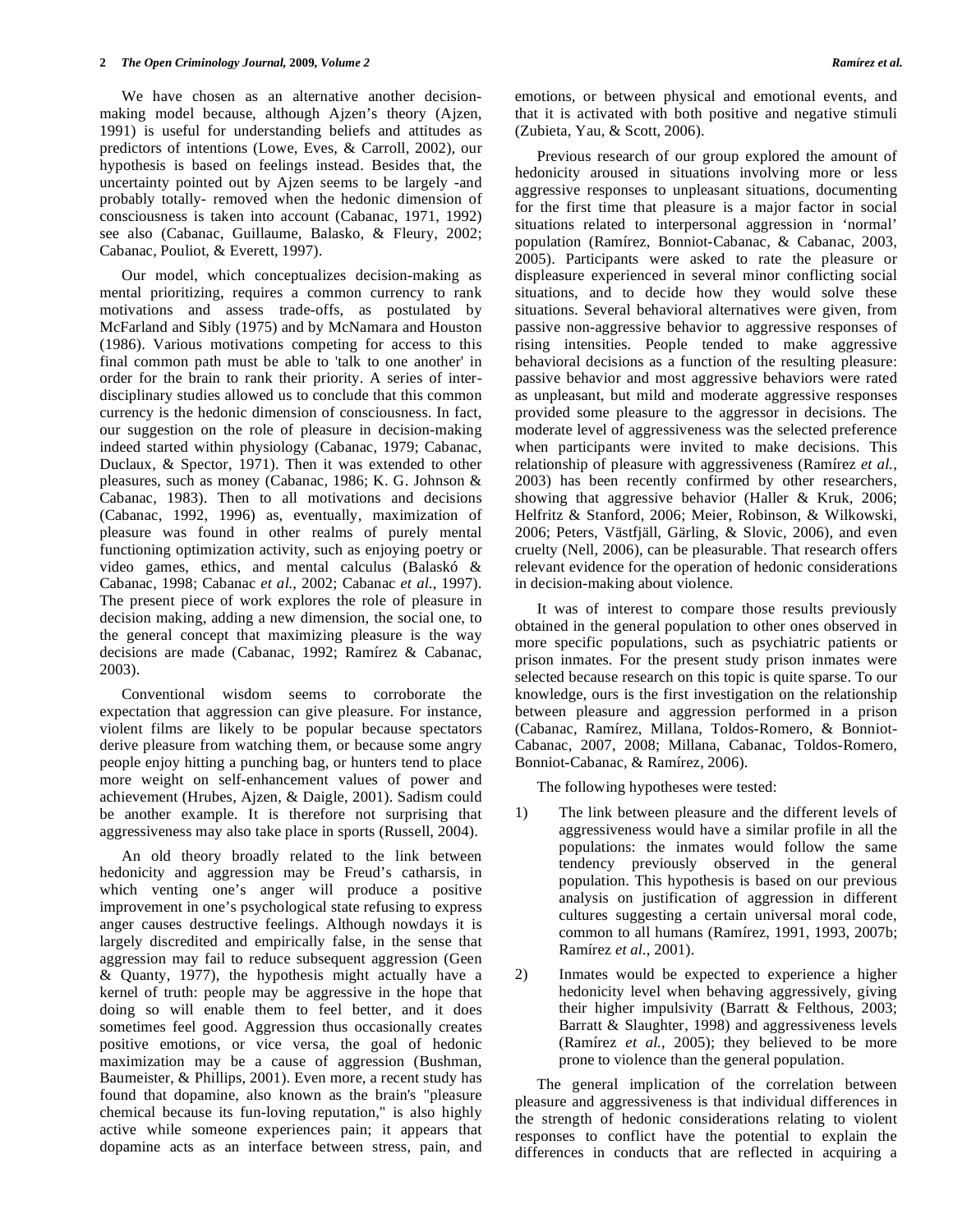criminal record or not. Consequently, this new approach may offer a deeper knowledge of some eventual peculiarities of the criminal population and cast light in the discussions of the programs and policies aimed at preventing future violence, and —just as importantly— the ones that have been shown to fail, or to do more harm than good, in both 'in-patient' settings (*i.e.,* jails and prisons) and 'out-patient' ones (in the community).

#### **METHODS**

#### **Participants**

 Two groups of participants served in the study. The first group was recruited from a prison in the suroundings of Madrid: 53 long-term male inmates serving for severe crimes  $(37.7\pm1.1 \text{ yr}$  old). People who were illiterate in Spanish language or possessed psychiatric disturbances were excluded from the study. This group was matched with a non-inmate control group: 75 male university students from two Madrid universities  $(20.2\pm0.3 \text{ yr}$  old). Their participation was voluntary; they received no compensation for it.

#### **Questionnaires**

 Participants were invited to answer anonymously three questionnaires that explored the pleasure/displeasure of aggressive behaviors, and their spontaneous level of aggressiveness.

#### *Psychophysics: Questionnaire 1*

 Questionnaire 1 (see sample in Appendix **1**) explored the hedonistic valence aroused when fifteen minor social conflicts were presented. Participants where placed in different conflict situations, describing an incident that could be seen as insulting, upsetting or offensive to them. Each situation was presented four times, each time ending with a different behavioral response to the social conflict. Thus there were sixty entries in total. The four possible behavioral responses to the unpleasant situations were non-aggressive (passive, i.e. avoidance of confrontation with the perpetrator of the offensive behavior), mildly aggressive (expression of displeasure or disapproval), moderately aggressive (complaint or reprimand), or clearly aggressive. The order of presentation was randomized to remove the possible influence of the rank in presentation of the various items. Half of the participants received Questionnaire 1 with the items in the order of 1 to 60, and the other half in counterbalanced order, 60 to 1. To report their experienced hedonicity, participants received a response sheet with 60 parallel lines, as many as items in the Questionnaire; each line was 130 mm long, with a mark of zero hedonicity located in the middle and pleasure and displeasure on both sides. Participants were instructed to rate the intensity of pleasure or displeasure experienced while reading each item that included a situation, followed by a response. They read the given item, then marked the line at the appropriate analog magnitude of pleasure (right from the middle) or displeasure (left from the middle) they experienced. Thus, what was obtained was an analog estimation of the magnitude of the participant's hedonic (positive or negative) experience when imagining him self in the situation followed by a more or less aggressive behavioral response. The magnitude of aggressiveness was, of course, non-parametric as the four possible responses had been produced using common sense. A similar method has been repeatedly used in previous research (e.g., Cabanac *et al.*, 2002; Ramírez *et al.,* 2005).

#### *Decision: Questionnaire 2*

 In order to evaluate the preference for a given aggressive response in these situations, the same fifteen situations described in Questionnaire 1 were presented, each followed by four possible behavioral responses (i.e. 15 entries). In a multiple choice examination type, participants marked which behaviors they would decide to do. The order of aggressiveness magnitude was randomized in each of the 15 situations.

#### *Aggressiveness: Questionnaire 3*

Questionnaire 3, known as the CAMA test, originally constructed by Lagerspetz and Westman (1980), was subsequently revised by Ramirez (1985, 1991, 1993). The CAMA test estimates the participants' level of spontaneous aggressiveness, measured as the degree of justification of different types of aggressive acts in various situations in which they may be conducted. Because of its relative novelty –even if it has been already used used in many countries: Finland (Lagerspetz & Westman, 1980; Lagerspetz, Björkqvist, Björkqvist, & Lundman, 1988), Britain (Benton, Kumari, & Brain, 1982), Poland (Fraçzek, 1985; Fraçzek, Ramirez, & Torchalska, 1985), Spain (Ramírez, 1985, 1991, 1993), Japan and the U.S.A. (Fujihara, Kohyama, Andreu, & Ramírez, 1999; Ramírez & Fujihara, 1997), Iran (Musazadeh, 1999), India (Ramírez & Andreu, 2006), and South Africa-, we include it (see Appendix **2**) and describe some of its psychometric properties and validated features (Fraçzek, 1985; Lagerspetz & Björkqvist, 1985; Lagerspetz & Westman, 1980; Ramírez, 1985, 1991).

#### **RESULTS**

#### **Questionnaire 1 (Hedonicity)**

 Both passive and most aggressive responses to the conflict situations were felt unpleasant in both groups, even the degree of declared unpleasantness was lower among the inmates (Student's t:  $p \le 0.0001$ ). Each population however responded differently to the mildly and moderate aggressive behaviors: inmates described both as pleasant, whereas the control group described them just as slightly unpleasant (Fig. **1**).

#### **Questionnaire 2 (Decision Making)**

 Table **1** present the mean results from Questionnaire 2, superimposed on the results collected from Questionnaire 1. Both groups selected behaviors with aggressiveness magnitude of approximately 2, based on a scale of 1 to 4, and the decisions coincided with the highest pleasure. The results to Questionnaire 2 demonstrate that although inmates rated as less unpleasant than 1 and 4 the behaviors with aggressiveness intensity 3, they did not select them in Questionnaire 2. Both inmates and control participants selected the mild aggressive ones, shunning the least and the most aggressive behaviors. That choice coincided with the results they selected in Questionnaire 1 as maximal pleasure.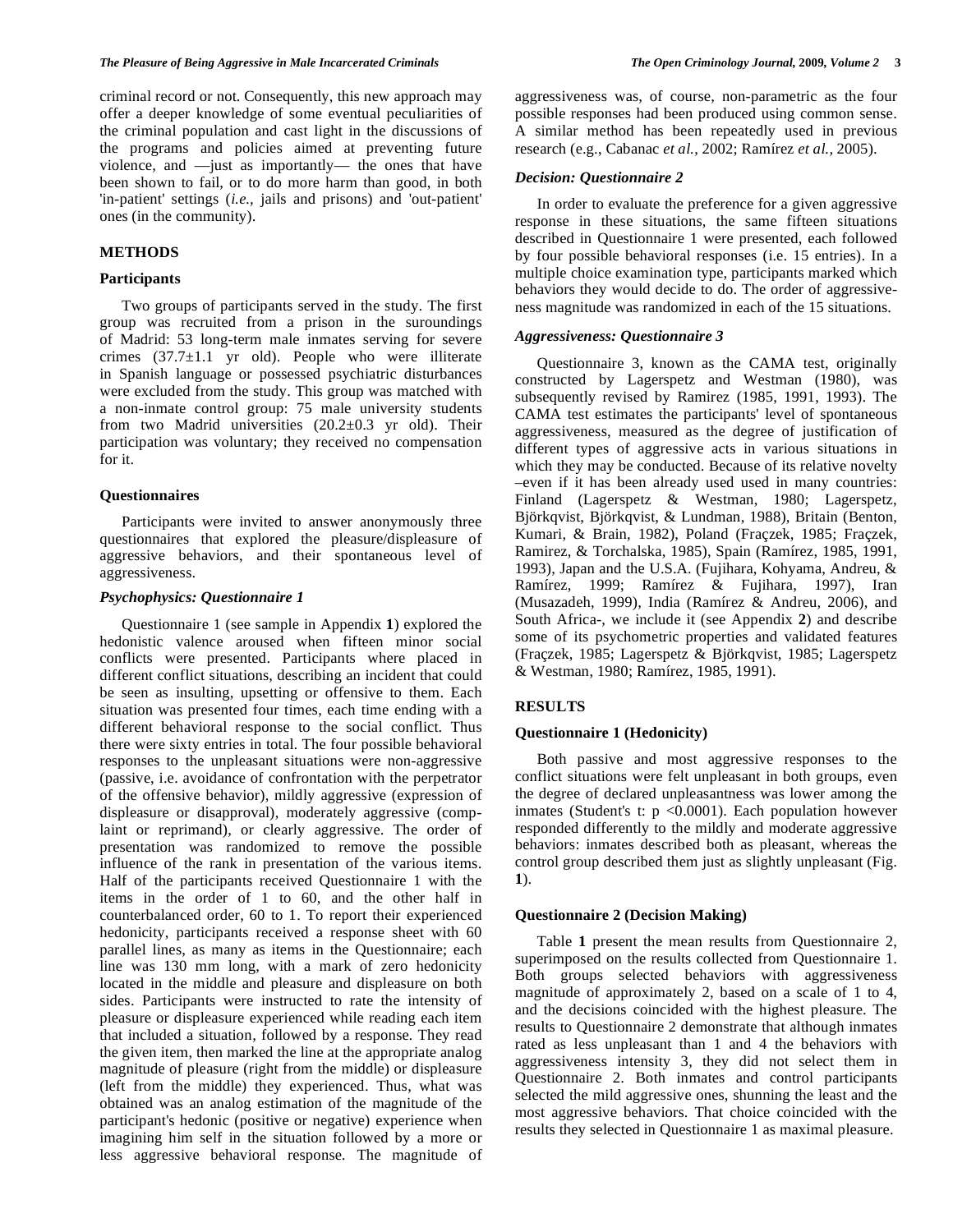

**Fig. (1).** Questionnaire 1: Ordinates indicate the mean magnitude estimations of hedonicity given by participants, in milimeters (controls, left: inmates, right) to the various items presented. In abscissae, columns 1, 2, 3, and 4 represent increasingly aggression, ranging from no (blue) to slight (red), moderate (green) and highly aggressive response (pink).

 Correlations between individual indicators of hedonic ratings and behavior choice were measured to test the hypothesis of covariation of individual hedonistic valence and individual behavior preference: they were significant in both groups.

**Table I.** 

|                             | <b>Aggressiveness</b><br><b>Cama Test (Median)</b> | <b>Hedonic Rating</b><br>$(Mean \pm se)$ |
|-----------------------------|----------------------------------------------------|------------------------------------------|
| <b>INMATES</b><br>$N = 53$  | 28                                                 | $-32 + 22$ mm                            |
| <b>CONTROLS</b><br>$N = 75$ | 32                                                 | $-154 + 17$ mm                           |
| р                           | Komogorov-Smirnov<br>< 0.0006                      | Student's t<br>< 0.0001                  |

#### **Questionnaire 3 (Justification of Aggression)**

 Justification of aggression, as measured by the CAMA test, correlated positively with the mean magnitude of hedonicity of the behavioral responses selected from Questionnaire 2 in controls both inmates (p=0.0089°) and control participants (p=0.0012). The more aggressive participants tended to select more aggressive behaviors on Questionnaire 2 (Fig. **2**). The CAMA test results also significantly correlated with the hedonicity of the decisions made.

 It is also interesting to mention that, using the Komogorov-Smirnov test, the level of justification of aggression shown by the inmates was significantly lower than the one by the controls ( $p \le 0.0006$ ).

#### **DISCUSSION**

 The major point made is that slight and moderate aggressive responses were related to pleasure, or at least to



or less aggressive behaviors selected by participants from Questionnaire 2 (controls, left: inmates, right). The results of both groups are similar with no significant differences **Fig. (2).** Correlation between the results from Questionnaire 3 (CAMA test on aggressiveness) and the mean hedonicity evoked by the more similar, with no significant differences.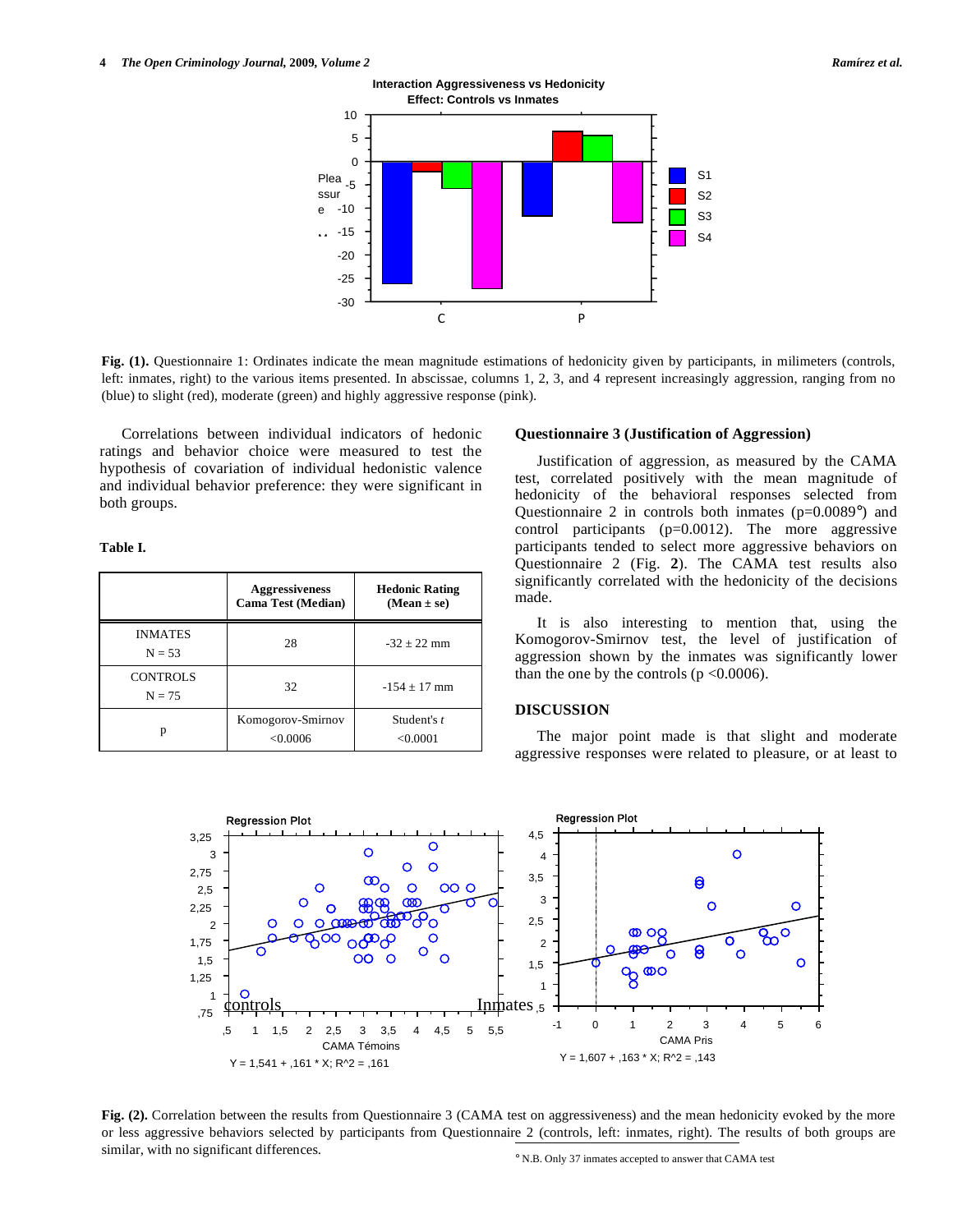removal of displeasure as opposed to creating pleasure, which in the practice means the same, while no aggression or strong aggression were clearly rated as unpleasurable, and that there was an enhancement of the pleasure of aggressiveness in the environment of prisons. Some generally weak to moderate correlation with aggressive behavioural choices was also found**.** 

 Hypothesis 1 (the inmate populations would follow the same tendency observed in 'normal' populations) was confirmed. As expected, criminal population showed a bellshaped pattern of hedonicity when possible behavioral responses are ranked according to rising aggressiveness, until a certain level. This pattern is similar to the one obtained by the university population, previously in Quebec (Ramírez, 2003; Ramírez *et al.*, 2005), and now also in Madrid. Inmates rated as pleasant behaviors with aggressiveness intensity 3 in Questionnaire 1, even when they did not select them in Questionnaire 2. This suggests that their eventual decisions might be influenced by different factors, such as a participant's own agreeableness (Meier *et al.*, 2006), heredity (Marler, Trainor, & Davis, 2005), previous learning of the consequences of aggression (Carnagey & Anderson, 2006), or impulsiveness (Ramírez *et al.*, 2005).

 Hypothesis 2 (inmates would be expected to experience a higher hedonicity level when behaving aggressively) was also confirmed. Inmates reported more pleasure for higher aggressive responses than control participants did. Of course, a likely explanation is that those admitted to prison are there precisely because they are more aggressive and, consequently, a sample of criminals would be expected to contain more aggressive persons than would be predicted by the base rate for aggression in the general population (Barratt & Slaughter, 1998). But this acceptance of the obvious existence of different personality traits, embedded in biology, does not preclude other complementary explanations. Violence is a multi-faceted phenomenon resulting from complex interactions among a variety of biological, psychological, and social variables (Ramírez, 2003; Ramírez & Andreu, 2003). If aggressiveness seems to depend largely on the social environment experienced before adulthood, as has been shown by many researchers (Boivin & Vitaro, 1995; Kerr, 1994; Lansford *et al.*, 2002; Poulin & Boivin, 2000), then one could also accept that an enhancement of the pleasure of aggressiveness in the environment of prisons, as the present study shows, should have been expected because, as a person's violence increases, net immediate reinforcement also increases. Among the benefits from violent behavior there are some immediate ones, such as the intrinsic satisfaction of the violent act itself, and other long-term ones, such as a possibly exciting lifestyle (O'Donoghue & Rabin, 2000; Rachlin, Logue, Gibbon, & Frankel, 1986). This may also be related to a more aggressive disposition that produced unlawful behaviors.

 Another hypothesis, which was given for granted (prison inmates are believed to be more prone to violence than the general population), apparently was rejected by the present results: the Komogorov-Smirnov test showed a significantly lower level of justification of aggression by the inmates than by the controls. These rather intriguing results may be

explained by social desirability or self-presentational biases. Inmates would most likely answer in a socially desirable fashion, as part of a strategy to getting an earlier release. Although assured of anonymity, the participants may still have been reluctant to disclose feelings about justification of aggression for fear of reprisals from prison authorities. This reluctance could have biased their decisions and ratings, making them less approving of aggression in comparison to a 'normal' population. The social desirability hypothesis is supported by the non-significant correlations between the responses and the ratings of responses among inmates: their selected responses probably were inconsistent with what they really felt, reflecting instead a desire to please the researchers.

 This limitation suggests the convenience of treating more cautiously this kind of studies to ensure accuracy, avoiding an unwanted influence of social desirability and selfpresentational biases on the self-report responses. Its importance however seems minimal in studies, like the present one, where the self-reports about justification of aggression and its degree of pleasureness are compared mainly within the same subjects.

 There are some other possible limitations in our design. It may be suspected that vignette methods depend upon sufficient insight into the drivers of one's own reactions to be able to report on or predict them, a dependence that can be unfounded and can lead to misleading conclusions. In other words, we learn what people say what they think they would feel, not what they would feel in reality. Such a possible critique applies to ALL verbal assessment tools: you don't know whether a 'verbal' answer is true, where you would ideally observe real/actual behavior. Still, especially in problematic types of behaviors, vignettes at least have the advantage of offering a 'real life' context. Moreover, vignettes are also used in research with young children. So this method seems to offer sufficient insight. The significant correlation found in the present results between the participants' aggressive decisions and their CAMA tests is a further safeguard against self-report bias, as already argued elsewhere (Ramírez & Andreu, 2003).

 Another possible limitation we acknowledge is that the choice of this specific control group may not have been the most appropriate one for prison inmates. As Raine and Scerbo (1991) suggested, matched non-criminal control groups are necessary to differentiate between crime and violence criterion measures when inmates are subjects. But university students are so different in age, educational level and probably social background that they may not be the most appropriate comparison group. However, the significant correlations found between their profiles and the ones of the inmates proved that its use as a control group did not lead to misleading results.

 Now that we have found that aggression can produce pleasure, future research should explore in more detail the hedonic weight distinguishing types of aggressive behavior that an offender may show. Prison-based behavioral characteristics are of considerable value when attempting to create typologies of the different groups (Ireland, 2004). Particularly, following a dichotomic categorization of aggression (Ramírez & Andreu, 2003), the distinction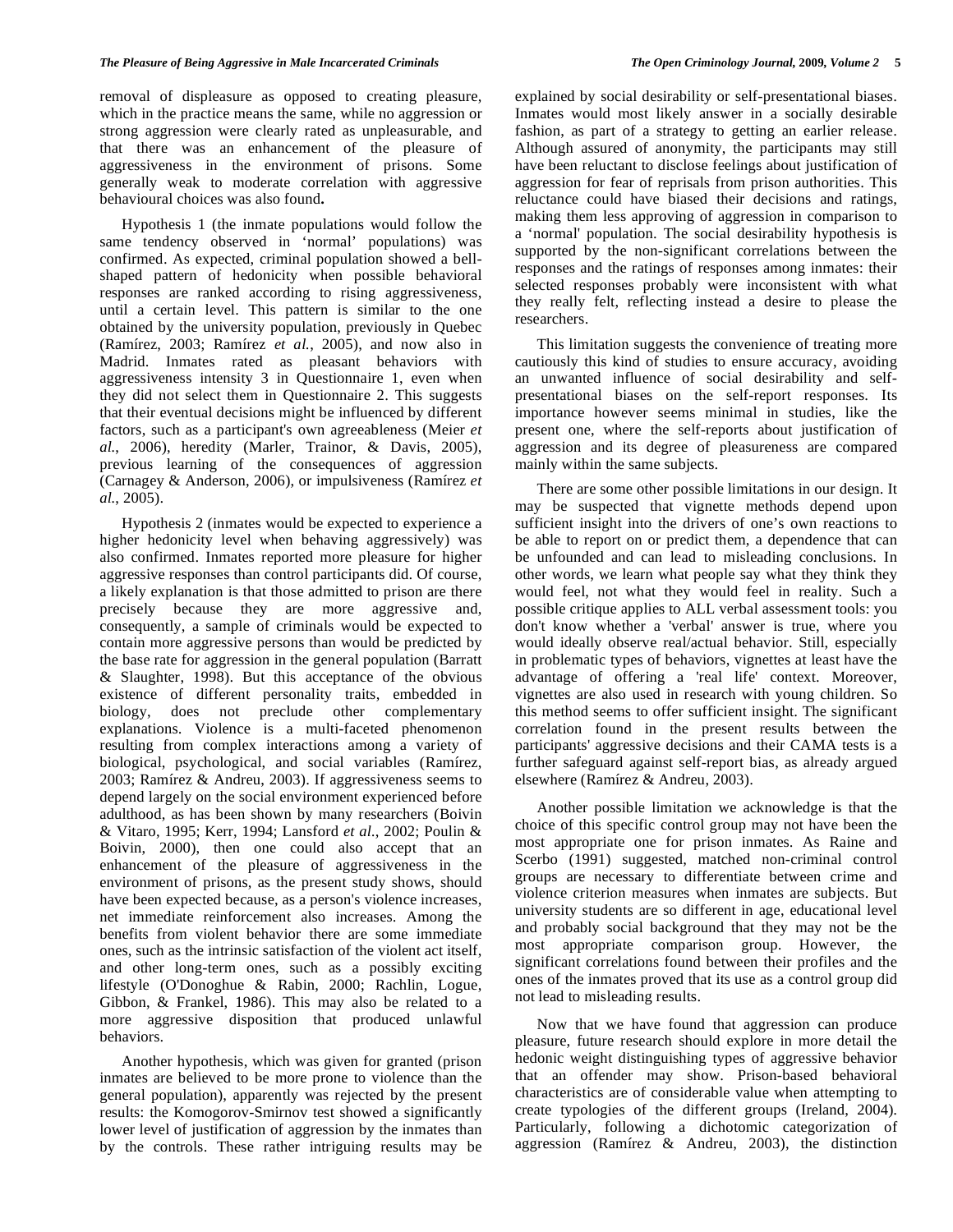between controlled-instrumental and automatic-impulsive processes should be addressed. For instance, Wann, Carlson, and Schrader (1999) observed a higher willingness to consider instrumental aggressive acts than impulsive aggression. Also, Lowe *et al.* (2002), investigating the contribution of the instrumental and affective components of attitude, highlighted the affective component as a much more powerful predictor of intention compared to the instrumental component. Since in many cases aggressive behavior is of impulsive nature, the question could be as follows: Does any relationship exist between impulsiveness and the tendency towards maximizing pleasure? Our hypothesis is that, even though reward may be typical of instrumental/proactive aggression, it is not necessarily absent from impulsive aggression, As previous research of our group suggested, people tend to make impulsive decisions as a function of the resulting pleasure they receive (Ramírez *et al.*, 2003). Pleasure would have a fundamental role in aggression decision-making. Therefore, the hedonic experience of a situation would act as a motivation for repeating that behavior. For this purpose, it is quite appropriate to develop instruments that analyze motivations. In that direction, we have recently developed a new version of the CAMA test, devised originally as an instrument for measuring the moral attitudes towards aggression (Ramírez, 1985), distinguishing between hostile-reactive and instrumental-proactive dichotomy of aggression (Andreu, Ramírez, & Raine, 2006). The significant positive correlation found in the present study between the decisions which are aggressive and the CAMA results provides a new evidence of its validity for estimating the level of aggressiveness in a person.

 Another interesting topic to be explored in the future is the analysis of eventual differences related to the justification of different levels of aggression and to their hedonic ratings of them between inmates of different gender. Contrary to the common belief that men are more aggressive and express aggression more frequently or intensely in anger-provoking situations than women (for reviews see: Eagly and Steffen, 1986; White, 1983), women can be aggressive too (Underwood, 2003; Van Goozen, Frijda, & VanDePoll, 1994). Proneness toward subjective experience of anger and to objective angry expression also seems to be rather universal, even if subject to minor peculiar sexual and cultural differences (Ramírez *et al.*, 2001). Some possible differences between men and women might be due more to the way they expressed their feelings than to how they experienced them (Ramírez, Santisteban, Fujihara, & Van Goozen, 2002). Furthermore, studying prisoners, Ireland (2000) found slightly higher physical aggression among women than among men, probably attributable to the fact that female prisoners may represent a more extreme part of the population in regard to characteristics such as physical aggression and anger (Suter, Byrne, Byrne, Howells, & Day, 2002). This might also explain why Cauffman *et al.* (2005), comparing self-control in juvenile delinquents and normal high-school students of both sexes, found greater differences between female offenders and female students than those between the male offenders and students. We have given elsewhere (Cabanac *et al.*, 2007; Millana *et al.*, 2006) some possible non-mutually exclusive explanations for some small differences on hedonic ratings of aggressive behaviors found between incarcerated criminals of both genders: a) the

female participants might have been more honest than men in their responses; b) women might enjoy aggressiveness more than men because they are more inhibited in expressing anger and socially refrained in being aggressive; and/or c) such a mild discrepancy between pleasure and decision might simply reflect a stronger influence of 'political correctness' on the way women express themselves.

 In conclusion, in social conflicts, people's behaviors tend to follow the trend to maximize their experienced pleasure; and it seems they may derive pleasure from aggression as long as it is exhibited on a low to moderate level. More precisely, people associate moderate aggression with pleasure –or with removing displeasure: aggressive behaviors of medium intensity were rated as significantly less unpleasant than the most passive and most aggressive behaviors, which were associated with higher displeasure. Similar patterns, previously found in 'normal' populations (Ramírez *et al.*, 2005), are also present in special populations, such as "in-patient" or inmate settings. Such a result is consistent with a fundamental role of hedonicity in decision-making, showing that the trend to maximize pleasure or minimize displeasure when it comes to make an aggressive decision is indeed a deeply rooted mechanism of decision-making that largely transcends cultural biases or pathological borderlines. Thus the pleasure of mild aggressiveness is not characteristic or exclusive of pathologically violent people (Gray, MacCulloch, Smith, Morris, & Snowden, 2003), but rather a general trait present in everybody (Johnson, Cohen, Smailes, Kasen, & Brook, 2002; Marler *et al.*, 2005). This trend, though, seems to be stronger in the inmate population, as inmates described higher level of aggression as agreeable. A better understanding of the complex dynamics among pleasure and aggression helps put things in perspective and potentially can reconcile conflicting observations as well as it promises to refine therapy and prevention of violence.

### **APPENDIX 1: SAMPLES OF QUESTIONNAIRES 1 AND 2**

#### **Questionnaire 1**

 The respondents are asked four times to imagine being in each of 15 situations. A specific action tendency that is tailored to the situation under consideration is suggested in response to each question. The respondents have to indicate how intense pleasure or displeasure they would feel when experiencing each specific action.

- 1- You are in a parking lot waiting for a free space. Just when you find a free place, another driver arrives and takes it in your presence.
	- a- Look for another space
- 2- You are in a movie theatre and behind you there are two persons who are talking loudly. They disturb you
	- a- Move to another seat
- 3- You are on a train. In your compartment, arrives a mother with a noisy child.
	- a- Move to another compartment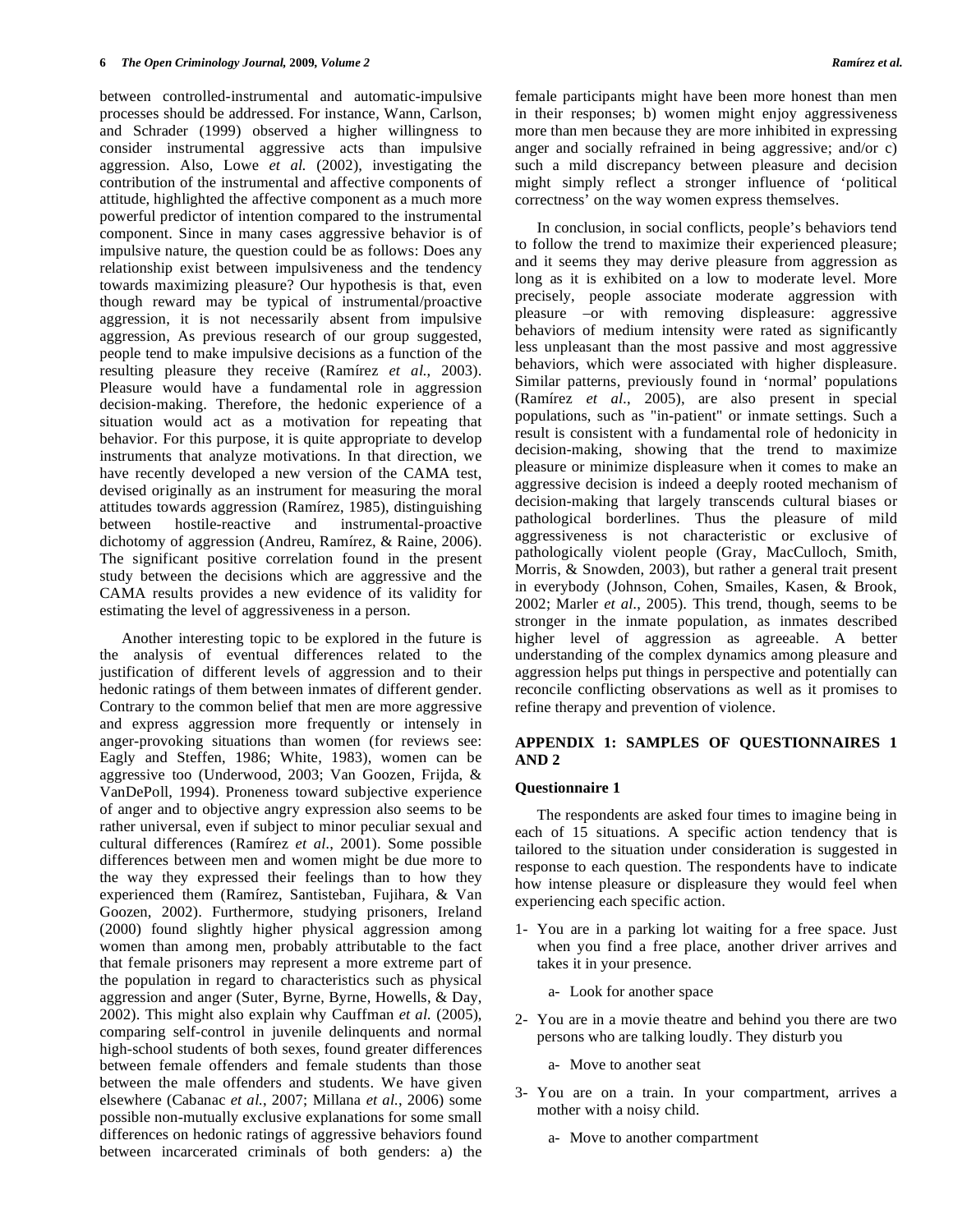- 4- You are watching television in a dormitory. A group of people enter and, without saying anything, they change the channel.
	- a- Leave without saying anything.

5- You are waiting for some friends and decide to buy some nice fruits as a dessert. When you arrive home, you realize that half of them are rotten.

a- Forget about the fruits. Offer your guests something different for dessert.

6- You are on a crowded bus. An old, tired lady arrives and asks a young person to give up his seat. The young person refuses.

a- Go to the back of the bus to avoid any conflict.

7- You are in a parking lot waiting for a free space. Just when you find a free place, another driver arrives and takes it in your presence.

b- Honk your horn to show your displeasure.

Etc. (Translated from Spanish).

#### **Questionnaire 2**

 The respondents are asked to imagine being in each of 15 situations and to indicate what they would feel inclined to do. Each vignette offers four possible behavioral responses of different intensity levels, that are tailored to the situation under consideration.

1- You are in a parking lot waiting for a free space. Just when you find a free place, another driver arrives and takes it in your presence.

- a. Look for another space.
- b. Honk your horn to show your displeasure.
- c. Get out of your car and argue with the person.
- d. Get out or your car and kick the person's car with your foot.

2- You are in a movie theatre and behind you there are two persons who are talking loudly. They disturb you.

- a. Move to another seat.
- b. Make an exasperating sound, indicating your displeasure.
- c. Ask them to stop talking.
- d. Find the usher and tell him to stop the people from talking.

3- You are on a train. In your compartment, arrives a mother with a noisy child.

- a. Move to another compartment.
- b. Ask the child to behave.
- c. Tell, with an impatient voice, the motherto control her child.
- d. Chastise and slap the child.

4- You are watching television in a dormitory. A group of people enter and, without saying anything, they change the channel.

a. Leave without saying anything.

Etc. (Translated from Spanish)

## **APPENDIX 2: CAMA TEST (TRANSLATED FROM SPANISH)**

 Aggression has proven to be a serious problem in society today. In this research we try to investigate how people relate to different types of aggressive acts. It is only natural that we all get angry in certain situations. Sometimes we would even feel it wrong not to get angry.

 Below we present six situations in which some aggressive act might occur. We mention eight possible aggressive acts. We ask you to estimate if in your opinion each act is usually justified or not in each situation.

#### **List of Situations**

- 1. In self-defense
- 2. To protect another person
- 3. When communication breaks down
- 4. When angry
- 5. To protect one's property
- 6. As a punishment

### **List of Aggressive Acts**

- 1. To be ironical
- 2. To threaten
- 3. To stop somebody from doing something
- 4. To use torture
- 5. To shout angrily
- 6. To hit another person
- 7. To get furious
- 8. To kill another person

## **REFERENCES**

- Ajzen, I. (1991). The theory of planned behavior. *Organizational Behavior and Human Decision Processes 50*, 179-211.
- Andreu, J. M., Ramírez, J. M., & Raine, A. (2006). Un modelo dicotomico de agresión y su evaluación mediante dos autoinformes: el CAMA y el RPQ. *Psicopatologia Clinica, Legaly Forense 5*, 25-42.
- Balaskó, M., & Cabanac, M. (1998). Grammatical choice and affective experience in a second-language test. *Neuropsychobiology 37*, 205- 210.
- Barratt, E. S., & Felthous, A. R. (2003). Impulsive versus premeditated aggression: implications for men's real decisions. *Behavioral Science and the Law 16*, 285-302.
- Barratt, E. S., & Slaughter, L. (1998). Defining, measuring, and predicting impulsive aggression: an heuristic model. *Behavioral Sciences and the Law 16*, 285-302.
- Benton, D., Kumari, N., & Brain, P. F. (1982). Mild hypoglycaemia and questionnaire measures of aggression. *Biological Psychology 14*, 129-135.
- Boivin, M., & Vitaro, F. (1995). The impact of peer relationship on aggression in childhood: inhibition through coercion or promotion through peer support. In M. J. (Ed.), *Coecion and Punishment in Long-Term Perspectives* (pp. 183-197). New York: Cambridge University Press.
- Bushman, B. J., Baumeister, R. F., & Phillips, C. M. (2001). Do people aggress to improve their mood? Catharsis beliefs, affect regulation opportunity, and aggressive responding. *Journal of Personality and Social Psychology 81*, 17-32.
- Cabanac, M. (1971). Physiological role of pleasure. *Science 173*, 1103- 1107.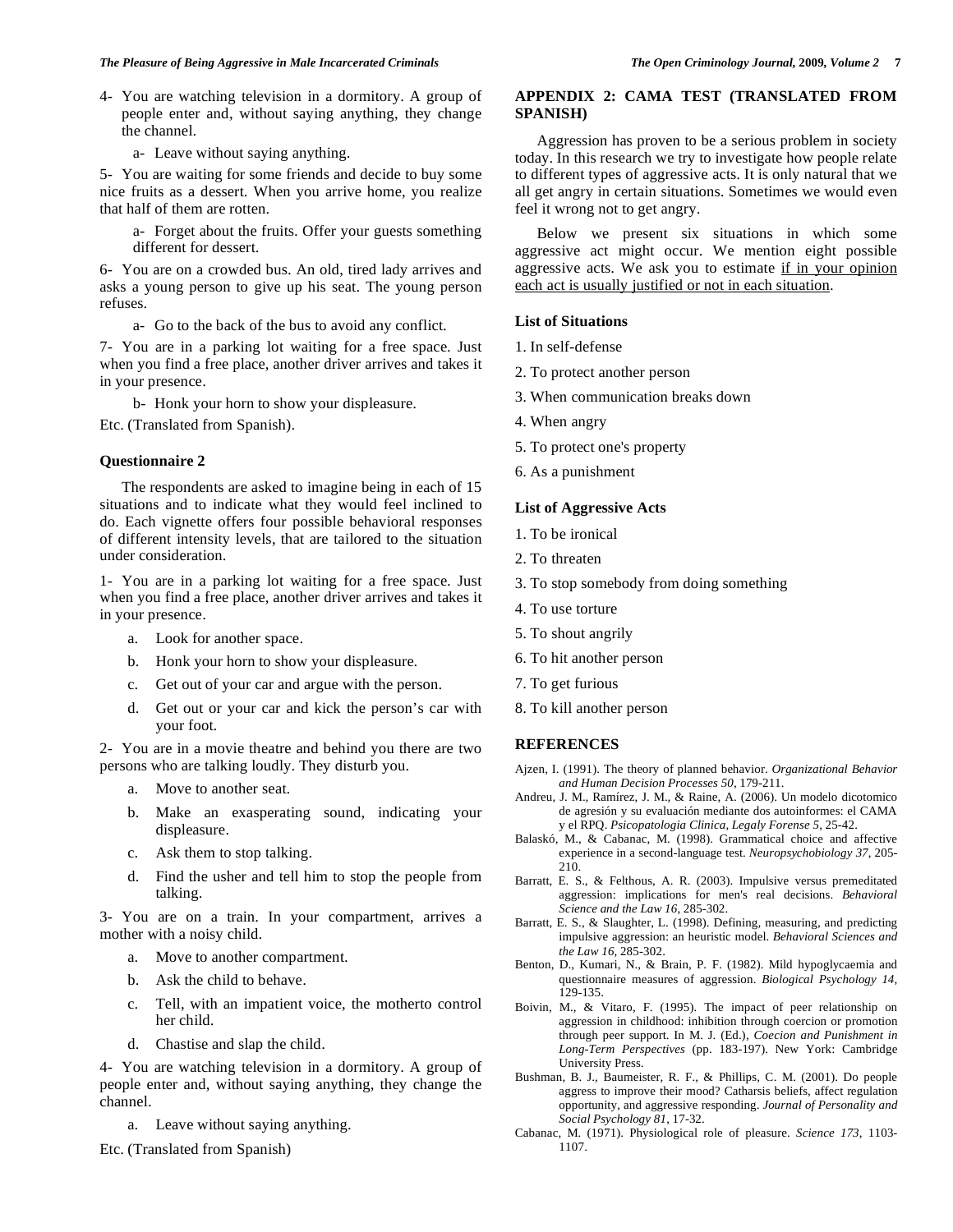#### **8** *The Open Criminology Journal,* **2009***, Volume 2 Ramírez et al.*

- Cabanac, M. (1986). Money versus pain: experimental study of a conflict in humans. *Journal of the Experimental Analysis of Behavior 46*, 37- 44.
- Cabanac, M. (1992). Pleasure: the common currency. *Journal of Theoretical Biology 155*, 173-200.
- Cabanac, M. (1996). *Pleasure and joy, and their role in human life.* Paper presented at the Indoor Air '96, Nagoya.
- Cabanac, M., Duclaux, R., & Spector, N. H. (1971). Sensory feedbacks in regulation of body weight: is there a ponderostat? *Nature 229*, 125- 127.
- Cabanac, M., Guillaume, J., Balasko, M., & Fleury, A. (2002). Pleasure in decision-making situations. *BMC Psychiatry 2*, 7.
- Cabanac, M., Pouliot, C., & Everett, J. (1997). Pleasure as a sign of efficacy of mental activity. *European Psychologist 2*, 226-234.
- Cabanac M., Ramírez J.M., Millana L., Toldos-Romero, M.P., & Bonniot-Cabanac M-C. **(**2007). The pleasure of being aggressive in prison inmates. 19<sup>th</sup> Association for Psychological Science, Washington DC. May 24-27.
- Cabanac, M., Ramírez, J.M., Millana, L., Toldos-Romero, M.P., & Bonniot-Cabanac, M-C. (2008). The Pleasure of Aggressiveness Among Inmates in Preventive and LongTerm Detention. *The Open Criminology Journal* 2008, 1 (2), 19-26.
- Carnagey, N. L., & Anderson, C. A. (2006). The effects of reward and punishment in violent video games on aggressive affect, cognition, and behavior. *Psychological Science 16*, 882-889.
- Cauffman, E., Scolle, S. H., & Mulvey, E. (2005). Predicting first-time involvementin the juvenile justice system among emotionally disturbed youth receiving mental health services. *Psychological Services 2*, 28-38.
- Eagly, A. H., & Steffen, V. J. (1986). Gender and aggressive behavior: a metanalytic review of the social psychological literature. *Psychological Bulletin 100*, 309-330.
- Fishbein, M., & Ajzen, I. (1975). Belief, Attitude, Intention, and Behavior: an Introduction to theory and research. Don Mills, Ontario: Addison-Wesley Pub. Co.
- Fraçzek, A. (1985). Moral approval of aggressive acts: a Polish-Finish comparative study. *Journal of Cross-Cultural Psychology 16*, 41- 54.
- Fraçzek, A., Ramirez, J. M., & Torchalska, B. (1985). Attitudes toward interpersonal aggression. In F. LeMoli (Ed.), *Multidisciplinary Approach to Conflict and Appeasement in Animals and Man* (pp. 182). Parma: Instituto di Zoologia.
- Fujihara, T., Kohyama, T., Andreu, J. M., & Ramírez, J. M. (1999). Justification of interpersonal aggression in Japanese, American, and Spanish students. *Aggressive Behavior 25*, 185-195.
- Geen, R., & Quanty, M. (1977). The catharsis of aggression: an evaluation of a hypothesis. In L. Berkovitz (Ed.), *Advances in Experimental Social Psychology* (Vol. 10, pp. 1-37). New York: Academic Press.
- Gray, N. S., MacCulloch, M. J., Smith, J., Morris, M., & Snowden, R. J. (2003). Forensic psychology: violence viewed by psychopathic murderers. *Nature 423*, 497-498.
- Haller, J., & Kruk, M. R. (2006). Normal and abnormal aggression: human disorders and novel laboratory models. *Neuroscience & Biobehavioral Reviews 30*, 292-303.
- Helfritz, L. E., & Stanford, M. S. (2006). Personality and psychopathology in an impulsive aggressive college sample. *Aggressive Behavior 32*, 28-37.
- Hrubes, D., Ajzen, I., & Daigle, J. (2001). Predicting hunting intentions and behavior. An application of the theory of planned behavior. *Leisure Sciences 23*, 165-178.
- Ireland, J. L. (2000). *Bullying amongst prisoners.* University of Central Lancashire: Preston.
- Ireland, J. L. (2004). Anger management therapy with young male offenders: an evaluation of treatment outcome. *Aggressive Behavior 30*, 174-185.
- Johnson, J. G., Cohen, P., Smailes, E. M., Kasen, S., & Brook, J. S. (2002). Television viewing ans aggressive behavior during adolescence and adulthood. *Science 295*, 2468-2471.
- Johnson, K. G., & Cabanac, M. (1983). Human thermoregulatory behavior during a conflict between cold discomfort and money. *Physiology & Behavior 30*, 145-150.
- Kerr, J. H. (1994). *Understanding soccer hooliganism*. Philadelphia: Open University Press.
- Lagerspetz, K., & Björkqvist, K. (1985). The moral approval of aggression inventory - revised version. In M. Ramirez (Ed.) (Unpublished).
- Lagerspetz, K., & Westman, M. (1980). Moral approval of aggressive acts. A preliminary investigation. *Aggressive Behavior 6*, 119-130.
- Lagerspetz, K. M. J., Björkqvist, K., Björkqvist, H., & Lundman, H. (1988). Moral approval of aggression and sex role identity in officer trainees, conscientious objectors to military service, and in a female reference group. *Aggressive Behavior 14*, 303-313.
- Lansford, J. E., Dodge, K. A., Pettit, G. S., Bates, J. E., Crozier, J., & Kaplow, J. (2002). A 12-year prospective study of the long-term effects of early child physical maltreatment on psychological, behavioral, and academic problems in adolescence. *Archives of Pediatrics & Adolescent Medicine 156*, 824-830.
- LeBoeuf, R. A., & Shafir, E. B. (2005). Decision making. In K. J. Holyoak & R. G. Morrisson (Eds.), *The Cambridge Handbookof Thinking and Reasoning* (pp. 243-265). New York: Cambridge University Press.
- Lowe, R., Eves, F., & Carroll, D. (2002). The influence of affective and instrumental beliefs on exercise intentions and behavior: a longitudinal analysis. *Journal of Applied Social Psychology 32*, 1241-1252.
- Marler, C., Trainor, B. C., & Davis, E. (2005). Paternal behavior and offspring aggression. *Current Directions in Psychological Science 14*, 163-166.
- McFarland, D. J., & Sibly, R. M. (1975). The behavioural final common path. *Philosophical Transactions of the Royal Society 270*, 265- 293.
- McNamara, J. M., & Houston, A. I. (1986). The common currency for behavioural decisions. *American Naturalist 127*, 358-378.
- Meier, B. P., Robinson, M. D., & Wilkowski, B. M. (2006). Turning the other cheek. Agreeableness and the regulation of aggression-related primes. *Psychological Science 17*, 136-142.
- Millana, L., Cabanac, M., Toldos-Romero, M.P., Bonniot-Cabanac, M.C. & Ramírez, J.M. (2006). Placer asociado con la conducta agresiva en una muestra de reclusos españoles en prisión preventiva. *Psicopatología Clínica, Legaly Forense 5*, 119-132.
- Musazadeh, Z. (1999). Agresión y su justificación: un estudio comparado de studiantes iraníes y españoles. Universidad Complutense, Madrid.
- Nell, V. (2006). Cruelty's rewards: the gratifications of perpetrators and spectators. *Behavioral and Brain Sciences 29*, 211-224.
- O'Donoghue, T., & Rabin, M. (2000). The economics of immediate gratification. *Journal of Behavioral Decision Making 13*, 233-250.
- Peters, E., Västfjäll, D., Gärling, T., & Slovic, P. (2006). Affect and decision topic: a "hot" topic. *Journal of Behavioral Decision Making 19*, 79-85.
- Poulin, F., & Boivin, M. (2000). The role of proactive and reactive aggression in the formation and development of boys' friendships. *Developmental Psychology 36*, 233-240.
- Rachlin, H., Logue, A. W., Gibbon, J., & Frankel, M. (1986). Cognition and behavior in studies of choice. *Psychological Review 93*, 33-45.
- Raine, A., & Scerbo, A. (1991). Theories of violence. In J. S. Milner (Ed.), *Neuropsychology of Aggression* (pp. 1-25). Borton: Kluwer Academic Publishers.
- Ramírez, J. M. (1985). Attitudes toward aggression in four Spanish regions. In F. L. Moli (Ed.), *Multidisciplinary approaches to conflict and appeassement in animals and man* (pp. 63). Parma: INstituto di Zoologia.
- Ramírez, J. M. (1991). Similarities in attitudes toward interpersonal aggression in Finland, Poland, and Spain. *Journal of Social Psychology 131*, 737-739.
- Ramírez, J. M. (1993). Acceptability of aggression in four Spanish regions and a comparison with other European countries. *Aggressive Behavior 19*, 185-197.
- Ramírez, J. M. (2003). Human aggression: a Multifaceted Phenomenon. Madrid: Centreur.
- Ramírez, J. M. (2007a). Justification of aggression in several Asian and European countries with different religious and cultural backgrounds. *International Journal of Behavioral Development 31*, 9-15.
- Ramírez, J. M. (2007b). Televisión y violencia. *Revista Latinoamericana de Psicologia 39*, 327-349.
- Ramírez, J. M., & Andreu, J. M. (2003). Types of aggression. *International Review of Social Psychology 16*, 125-141.
- Ramírez, J. M., & Andreu, J. M. (2006). Aggression, and some related psychological constructs (anger, hostility, and impulsivity); some